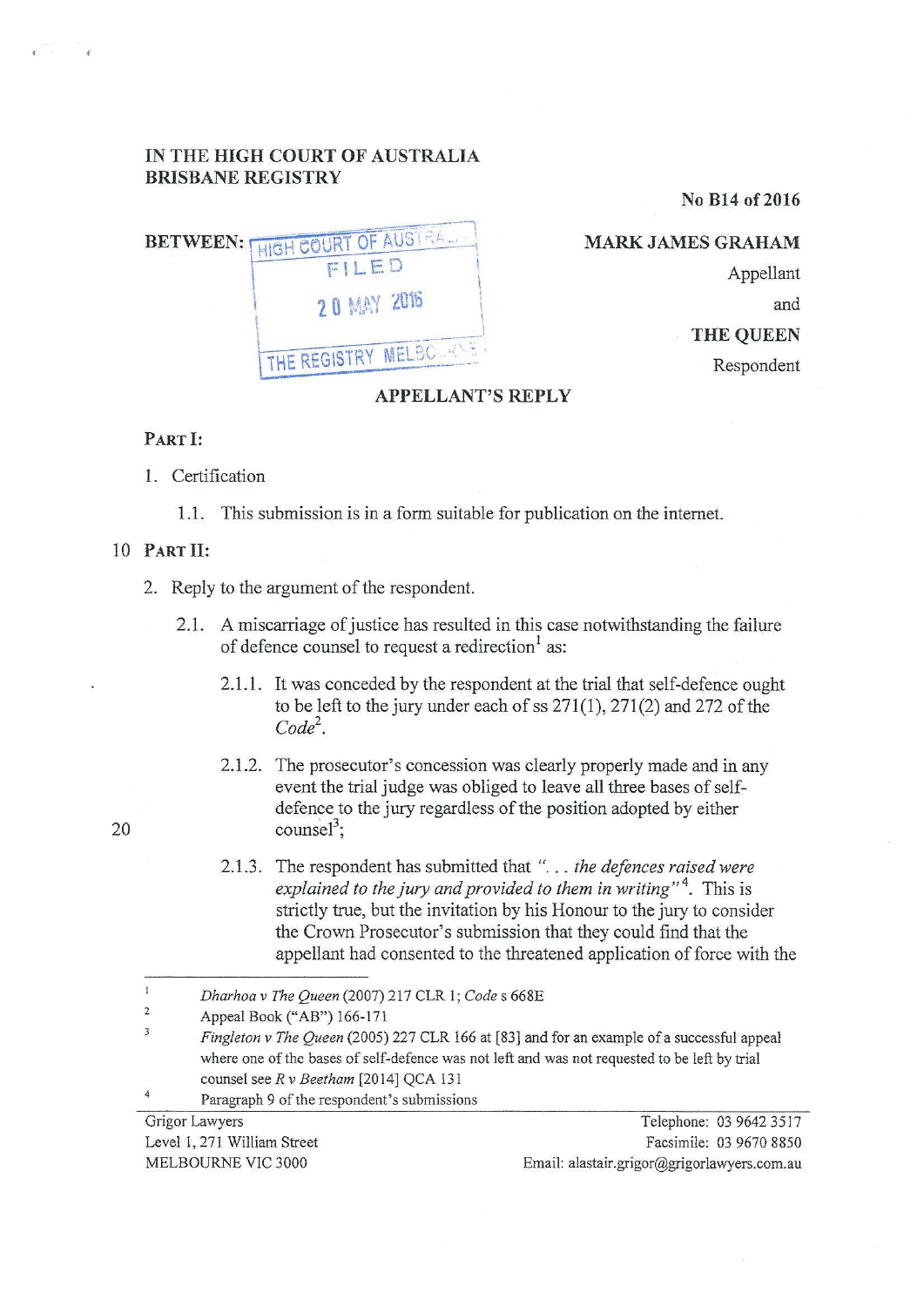knife, led the jury down a path whereby they may have excluded the defence on a basis not justified by law. The potential removal from the jury's consideration of the proper elements of the defence has caused a miscarriage of justice.

- 2.2. The respondent submits that trial counsel made a forensic decision not to seek a redirection<sup>5</sup>. The real question is whether a miscarriage of justice has occurred<sup>6</sup>. Here a miscarriage of justice has occurred by the trial judge's failure to properly direct the jury as to the appellant's defence.
- 2.3. In any event, there is no reasonable basis to conclude that a forensic decision was made not to seek a redirection. The appellant undoubtedly fired two shots at Teamo and shots had hit both Teamo and Ms Devitt. The appellant's only real defence was self-defence, and the trial judge had determined that self-defence should be left to the jury. The respondent's submission<sup>7</sup> that a reasonable forensic decision could have been made to avoid scrutiny of evidence that the appellant had consented to the assault<sup>8</sup> ought to be rejected because:
	- 2.3.1. The issue was not whether the appellant had consented generally to being threatened;
	- 2.3.2. The issue was whether the appellant had consented to being assaulted by Teamo with a knife;
	- 2.3.3. The respondent's distinction between a *"threat"* and *"threatened result*" is a distinction with no meaning<sup>9</sup>. Self-defence is made against a threatened application of force. The force threatened is here obviously stabbing or cutting with a knife. That is the force (the stabbing or cutting) to which self-defence is made;
	- 2.3.4. There was no evidence that the appellant knew that Teamo had a knife until he produced it immediately before the shooting;
	- 2.3.5. The proper direction which ought to have been sought and given was that the Jury could not find that the appellant had consented to the assault<sup>10</sup>;
	- 2.3.6. There could be no reasonable forensic decision made not to exclude consent from the jury's consideration.
- 2.4. The better inference is that defence counsel was taken by surprise by the Crown Prosecutor's submission that the appellant had consented to being

20

10

 $\overline{1}$ 

*<sup>5</sup>*  Respondent's submissions paragraph 21

<sup>6</sup>  *Nuddv The Queen* (2006) 80 AUR 614 at (7]-(8] and see *TKWJv The Queen* (2002) 212 CLR 124 at [16]

<sup>7</sup>  Respondent's submissions paragraphs 14-20

 $\overline{\mathbf{g}}$ Constituted by threatened application of force

<sup>9</sup>  Respondent's submissions paragraph 15

<sup>10</sup>  Constituted by the production of the knife being a threatened application of force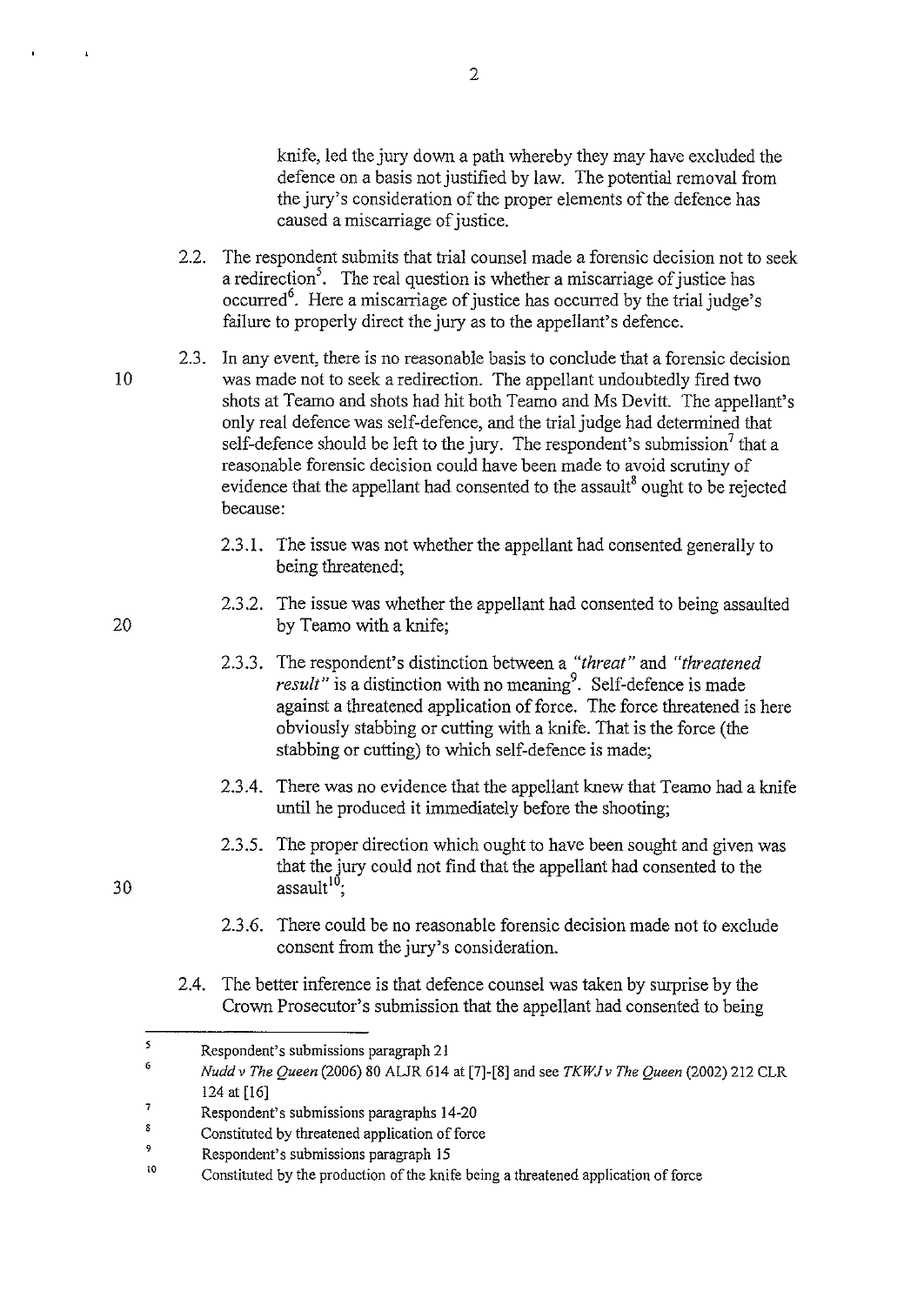threatened by Teamo with the knife. On Friday 26 September 2014, the Crown case closed, and the defence elected to lead no evidence<sup> $11$ </sup>. The trial judge excused the jury until Monday 29 September<sup>12</sup> and invited submissions from counsel as to available defences and other directions<sup>13</sup>. The Crown Prosecutor fairly conceded that self-defence under each of ss 271(1), 271(2) and 272 was available<sup>14</sup>. The Crown Prosecutor identified the relevant *"assault"* to which defence was made as including a threatened application of force with the knife<sup>15</sup>. Any threats prior to the production of the knife may (so the prosecutor said) have been consensual  $16$ . There was no suggestion by the Crown Prosecutor at that time that the Crown's case was that the appellant had consented to the assault constituted by the threatened application of force with the knife. In his address, the prosecutor took a different approach<sup>17</sup>. Defence counsel has seemingly failed to respond to this change of position.

- 2.5. The respondent has submitted that the appeal ought be dismissed upon application of the proviso<sup>18</sup>. No notice of contention has been filed by the respondent raising, as an issue before this court, the application of the proviso<sup>19</sup>. The appellant therefore submits that the court ought not consider the respondent's submission on the application of the proviso. The appellant 20 though makes submissions in answer to the respondent's submissions on the application of the proviso in recognition of the court's discretion to give leave (which, if requested, is opposed) to the respondent to file a notice of contention out of time $20$ .
	- 2.6. The respondent has submitted that the appeal ought to be allowed in reliance upon the proviso because the court can be satisfied beyond reasonable doubt that the appellant is guilty<sup>21</sup> because:
		- 2.6.1. The CCTV footage shows Teamo retreating at the time the two shots are fired;
		- 2.6.2. That shows that the force used in self-defence by the appellant was excessive;

10

 $\hat{\mathbf{e}}_i$ 

<sup>11</sup>  AB 163

<sup>12</sup>  AB 164

<sup>13</sup>  AB 165

<sup>14</sup>  He at least didn't argue with the judge's view that all three should be left: AB 171

<sup>15</sup>  AB 167 line 34; AB 169 lines 10-15 and AB 170 lines 22-27

<sup>16</sup>  AB 169 lines 15-20

<sup>17</sup>  AB 316 lines 10-12; and see the other references in paragraphs 6.7-6.15 of the appellant's **submissions** 

IS *Codes* 668E(IA)

l9 *High Court Rules* r 42 .08.5

<sup>20</sup>  *Campbe/1 v Bank Office Investments* (2009) 238 CLR 304 at [152] *Saeed v Minister for Immigration and Citizenship* (2010) 241 CLR 252 at [43] and *Minister for Immigration and Multicultural and Indigenous Affairs v SGLB* (2004) 78 ALJR 992

<sup>21</sup>  *Weiss v The Queen* (2005) 224 CLR 300 at [4] and see [38]-[45]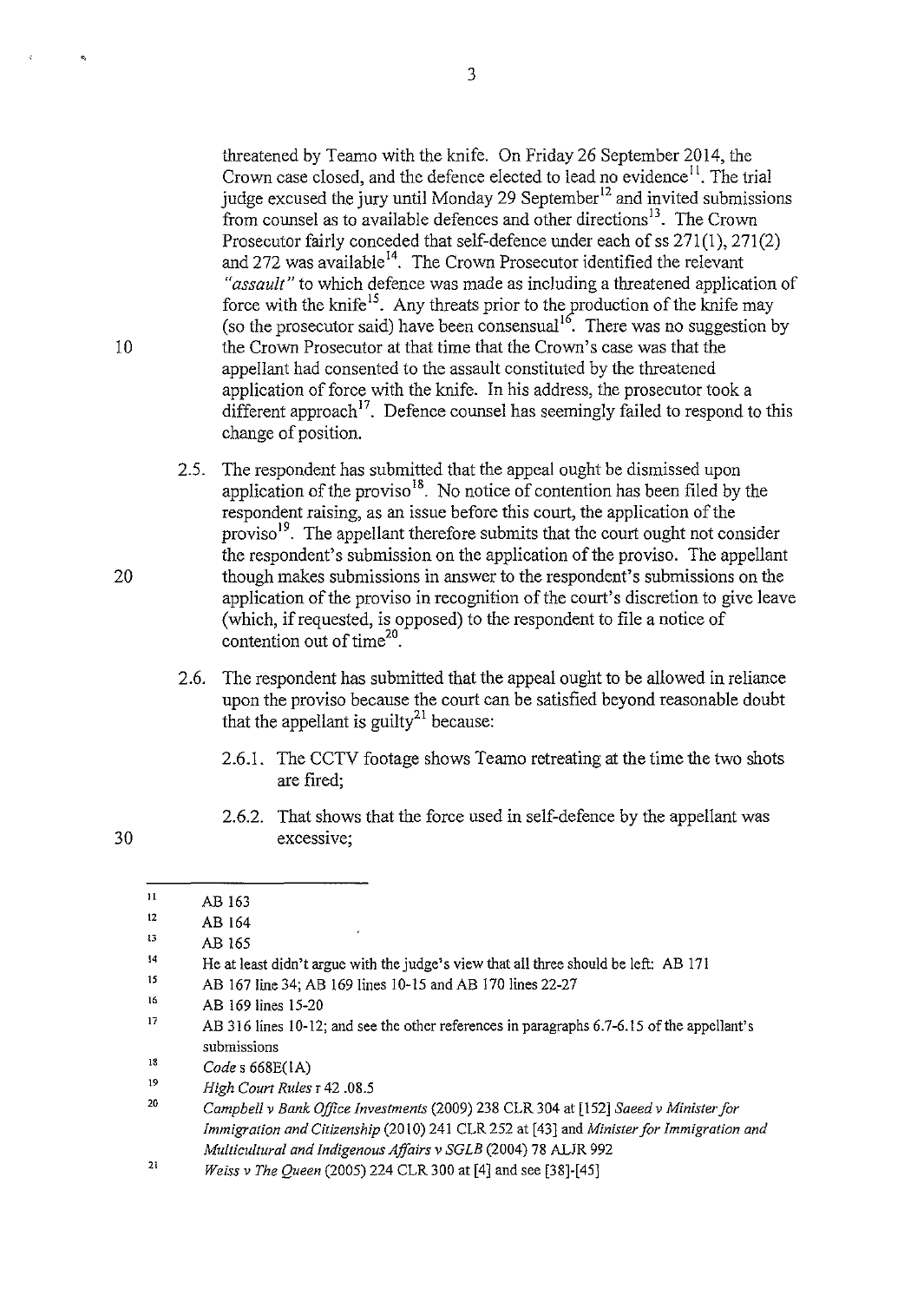- 2.6.3. This court is in as good a position as a jury to assess the evidence because (it seems to be submitted) the only relevant evidence is the CCTV footage.
- 2.7. The respondent's submissions ought to be rejected on two bases:
	- 2.7.1. Even if the CCTV footage was the only evidence, it should not be concluded by this court that the accused is guilty beyond reasonable doubt;
	- 2.7.2. There is other relevant evidence for jury assessment.
- 2.8. The defences created by ss 271(1), 271(2) and 272, all contain both subjective 10 and objective elements. For example, under s 271(2) the question is whether *"the force in fact used was no more than the accused honestly and reasonably believed to be necessary for defence*  $^{22}$ .
	- 2.9. In determining the belief of the accused *"detached reflection cannot be demanded in the presence of an uplifted knife* " <sup>23</sup> •
- 2.1 0. While it might be that on one view, the appellant, to a point, advanced towards Teamo, his actions were clearly a reaction to the production of the knife. He was entitled to react to the threatened application of force. He was entitled to make a pre-emptive strike. His reaction was spontaneous and both shots were fired quickly. It cannot be concluded beyond reasonable doubt 20 that he did not hold the requisite belief or that he acted disproportionately.
	- 2.11. As well as the CCTV footage, there is other evidence which the jury heard, relevant to the issue of self-defence. In particular:
		- 2.11.1. The appellant and Teamo clearly knew each other and were adversaries. This is the only rational explanation of the two men's behaviour in the Sony shop<sup>24</sup>;
		- 2.11.2. Further evidence of the fact that there must have been an acrimonious history between the two men is the evidence of Teamo's son Zakkaria Teamo, that Teamo said he would stab the appellant<sup>25</sup>;
		- 2.11.3. The CCTV footage shows that the appellant left the area outside the Game shop but Teamo pursued him and was yelling at him;

 $\mathbf{e}_k$ 

<sup>22</sup>  Section 271(2); as explained in *Marwey v The Queen* (1977) 138 CLR 630 at 636 citing *R v Muratovic* [1967) Qd R 15 at 18-19

 $\overline{23}$ *Brown v United States of America* 256 US 335 (1920) at 343 cited with approval by Dixon CJ in *The Queen v Howe* (1958) lOO CLR 448 and *R v Portelli* (2004) 10 VR 259 at 271

<sup>24</sup>  AB lines 25-45, (witness Paul)

<sup>25</sup>  AB265